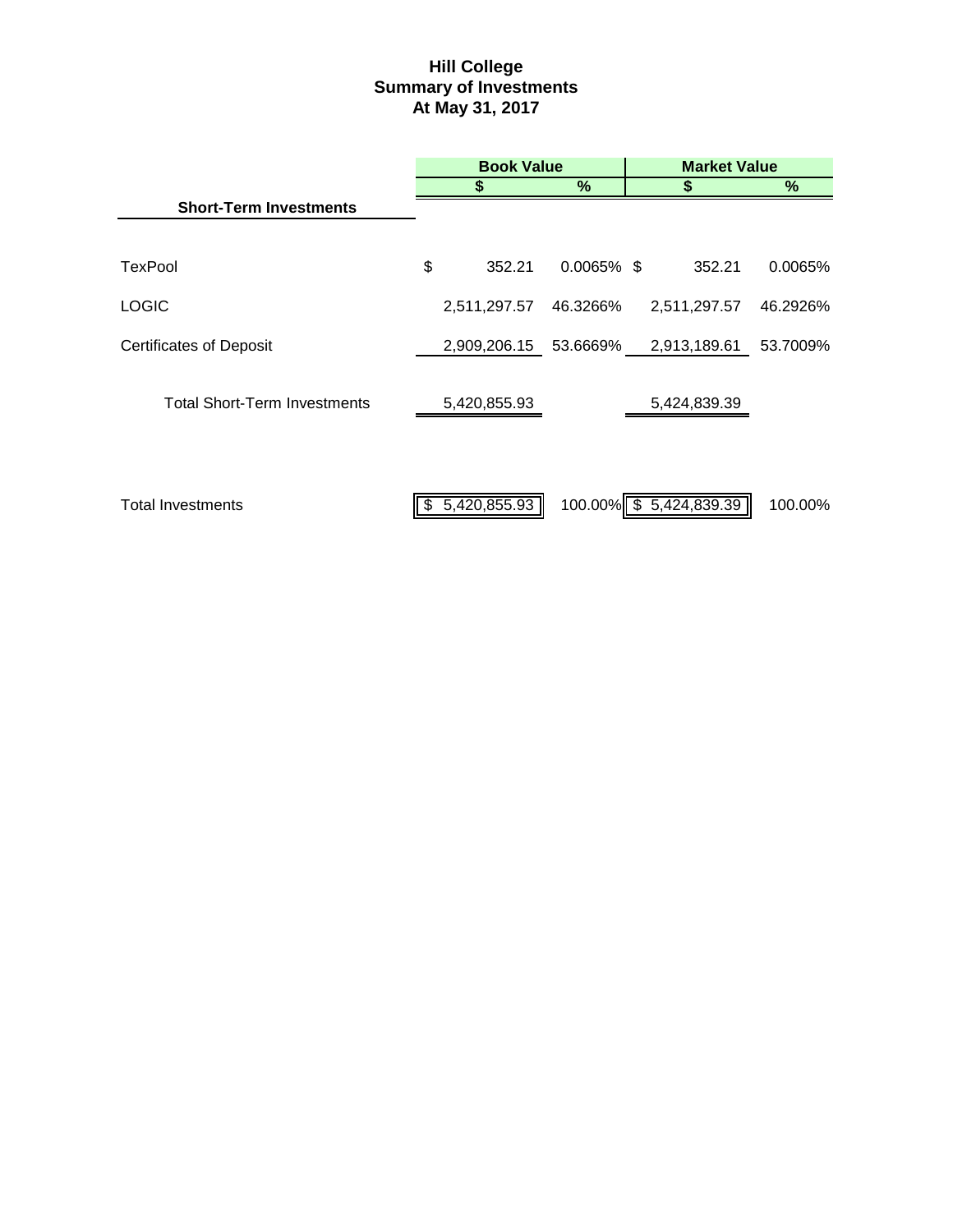## **Hill College Operating Fund Summary of Investments At May 31, 2017**

|                                     | <b>Book Value</b> |          | <b>Market Value</b> |          |  |
|-------------------------------------|-------------------|----------|---------------------|----------|--|
|                                     |                   | %        | S                   | %        |  |
| <b>Short-Term Investments</b>       |                   |          |                     |          |  |
| <b>TexPool</b>                      | \$<br>298.54      | 0.0064%  | 298.54              | 0.0064%  |  |
| <b>LOGIC</b>                        | 2,511,196.90      | 53.7297% | 2,511,196.90        | 53.7081% |  |
| <b>Certificates of Deposit</b>      | 2,162,266.18      | 46.2639% | 2,164,147.96        | 46.2856% |  |
| <b>Total Short-Term Investments</b> | 4,673,761.62      |          | 4,675,643.40        |          |  |
| <b>Total Investments</b>            | 4,673,761.62      | 100.00%  | 4,675,643.40        | 100.00%  |  |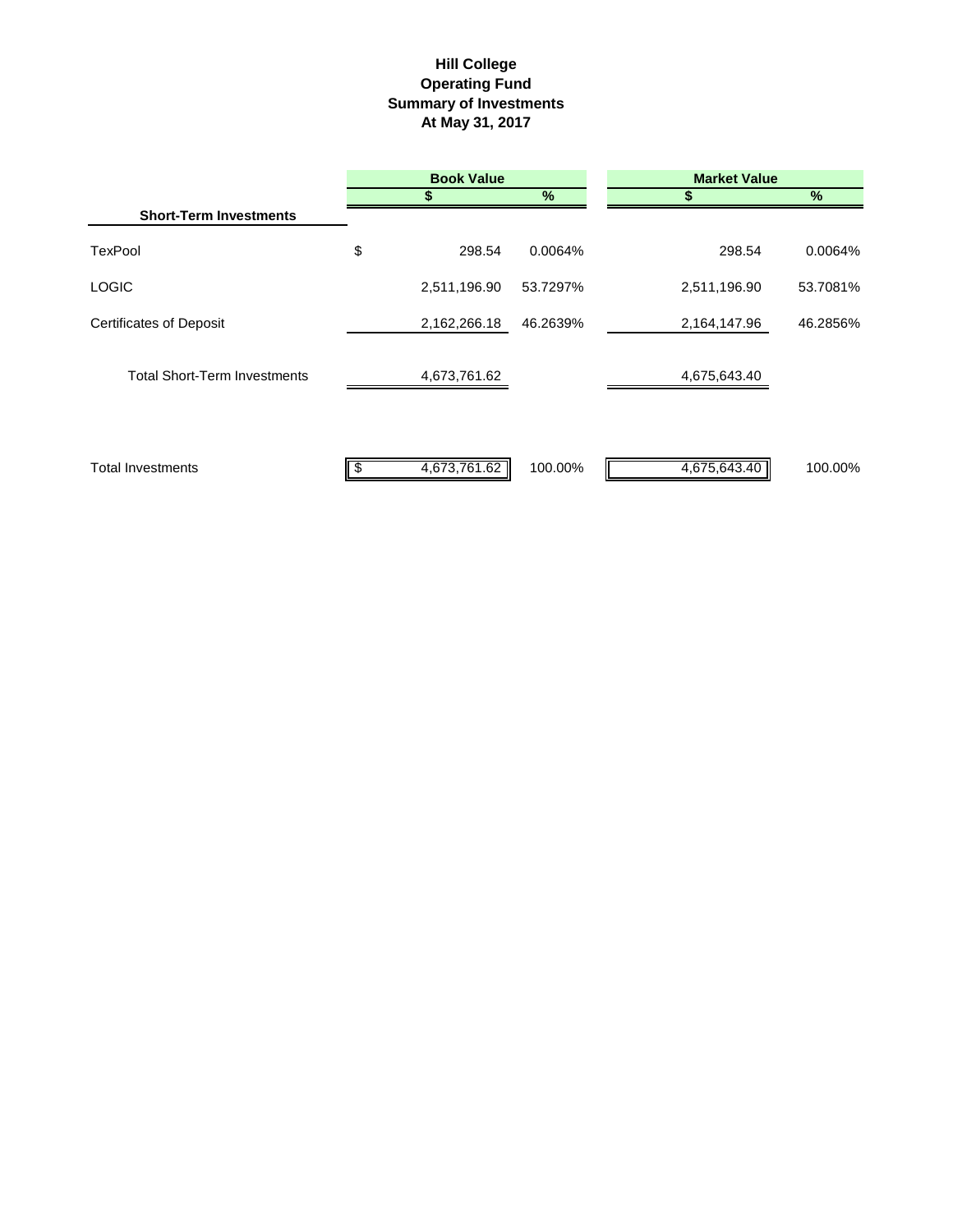### **Hill College Endowment Fund Summary of Investments At May 31, 2017**

|                                     | <b>Book Value</b> |           | <b>Market Value</b> |           |
|-------------------------------------|-------------------|-----------|---------------------|-----------|
|                                     |                   | $\%$      |                     | $\%$      |
| <b>Short-Term Investments</b>       |                   |           |                     |           |
| <b>TexPool</b>                      | \$<br>52.47       | 100.0000% | 52.47               | 100.0000% |
| <b>LOGIC</b>                        | ۰                 | 0.0000%   |                     | 0.0000%   |
| <b>Certificates of Deposit</b>      |                   | 0.0000%   |                     | 0.0000%   |
| <b>Total Short-Term Investments</b> | 52.47             |           | 52.47               |           |
| <b>Total Investments</b>            | 52.47             | 100.00%   | 52.47               | 100.00%   |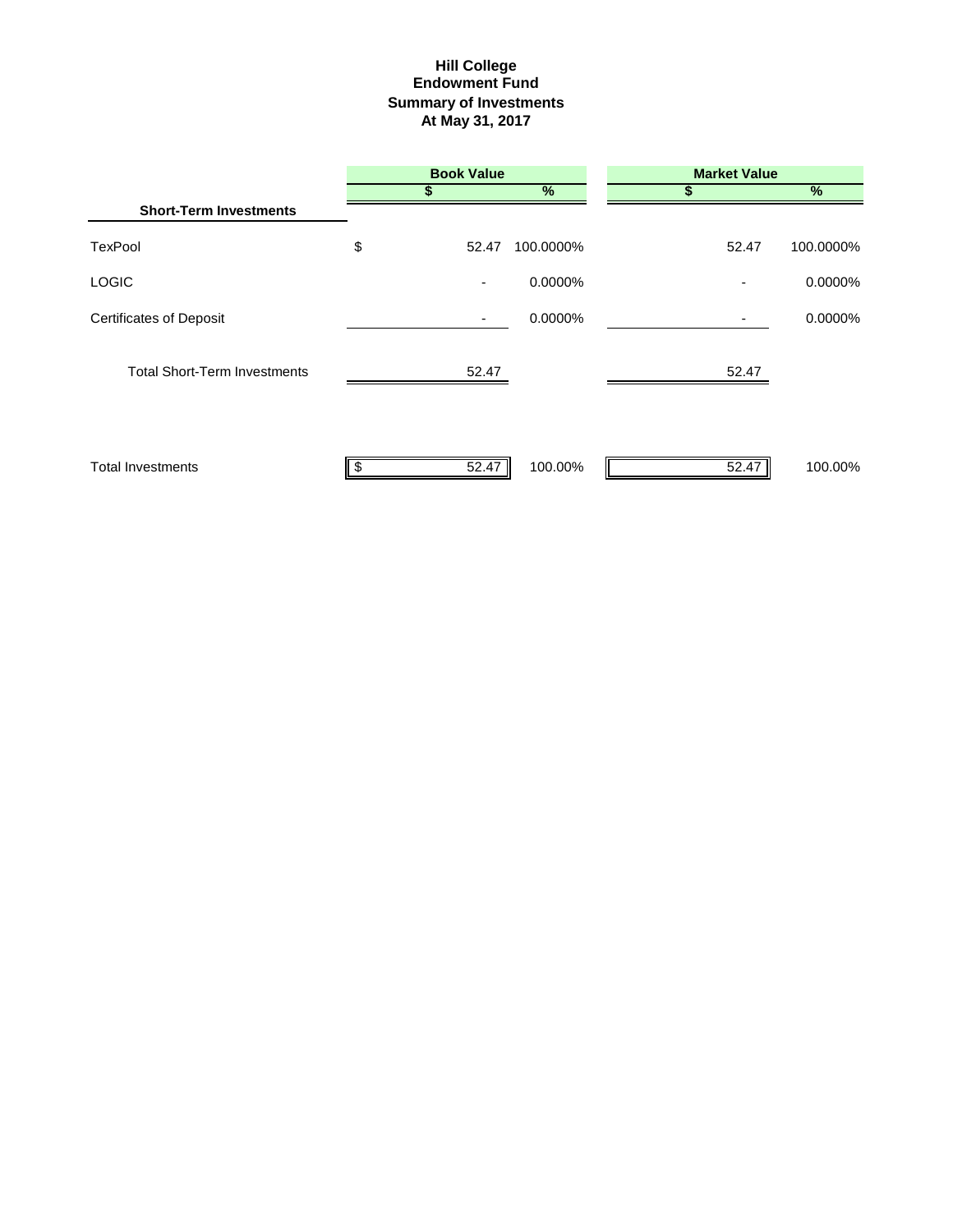#### **Interest and Sinking Fund Summary of Investments At May 31, 2017 Hill College**

|                                     | <b>Book Value</b> |               | <b>Market Value</b> |            |
|-------------------------------------|-------------------|---------------|---------------------|------------|
|                                     |                   | $\frac{9}{6}$ | S                   | $\sqrt{2}$ |
| <b>Short-Term Investments</b>       |                   |               |                     |            |
| <b>TexPool</b>                      | \$<br>1.20        | 51.0638%      | 1.20                | 51.0638%   |
| <b>LOGIC</b>                        | 1.15              | 48.9362%      | 1.15                | 48.9362%   |
| <b>Certificates of Deposit</b>      |                   | 0.0000%       |                     | 0.0000%    |
| <b>Total Short-Term Investments</b> | 2.35              |               | 2.35                |            |
| <b>Total Investments</b>            | 2.35              | 100.00%       | 2.35                | 100.00%    |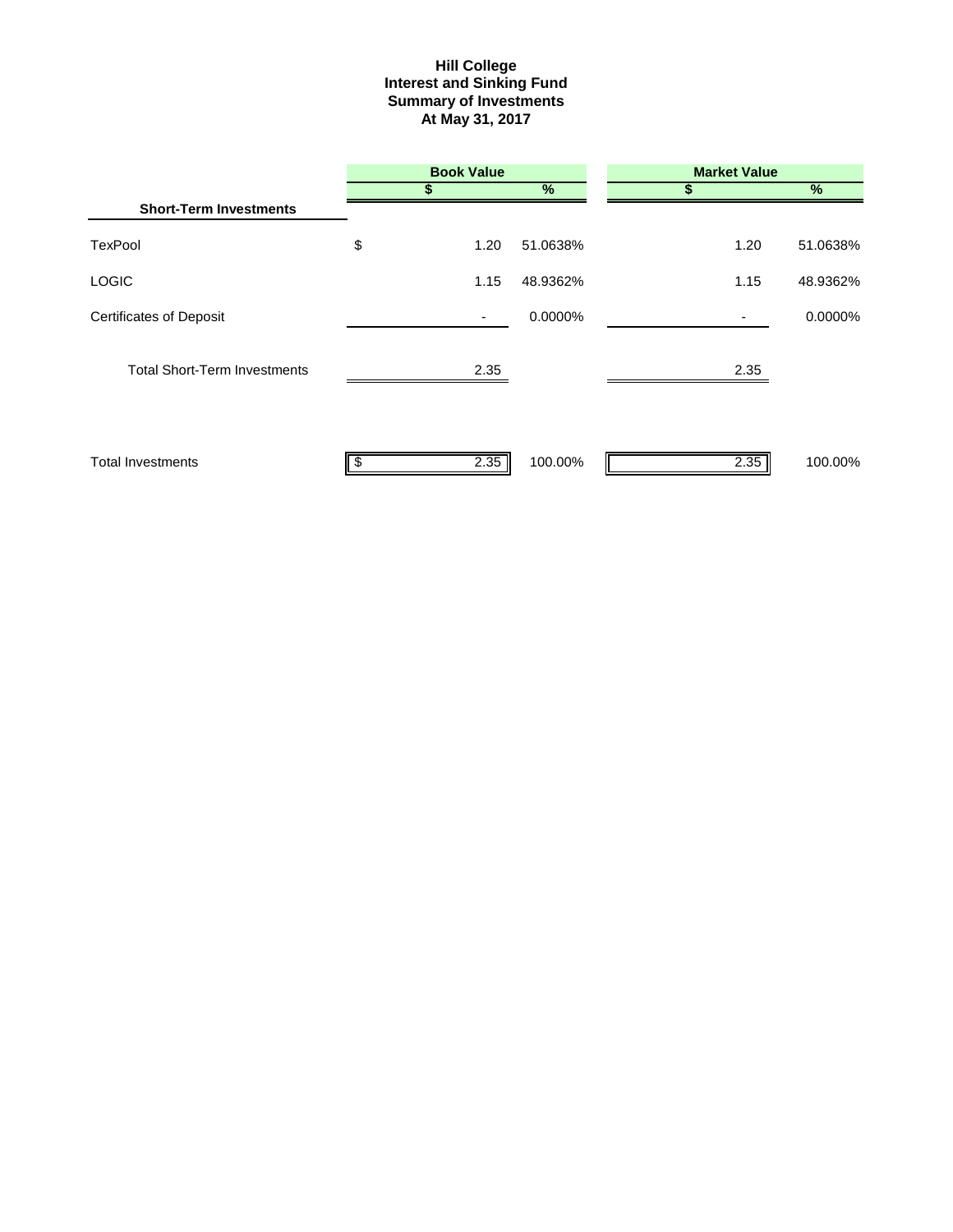#### **Summary of Investments At May 31, 2017 Special Revenue Fund Hill College**

|                                     | <b>Book Value</b> |          | <b>Market Value</b> |               |  |
|-------------------------------------|-------------------|----------|---------------------|---------------|--|
|                                     |                   | $\%$     | S                   | $\frac{9}{6}$ |  |
| <b>Short-Term Investments</b>       |                   |          |                     |               |  |
| <b>TexPool</b>                      | \$<br>٠           | 0.0000%  | ٠                   | $0.0000\%$    |  |
| <b>LOGIC</b>                        | 99.52             | 0.0133%  | 99.52               | 0.0133%       |  |
| <b>Certificates of Deposit</b>      | 746,939.97        | 99.9867% | 749,041.65          | 99.9867%      |  |
| <b>Total Short-term Investments</b> | 747,039.49        |          | 749,141.17          |               |  |
| <b>Total Investments</b>            | 747,039.49        | 100.00%  | 749,141.17          | 100.00%       |  |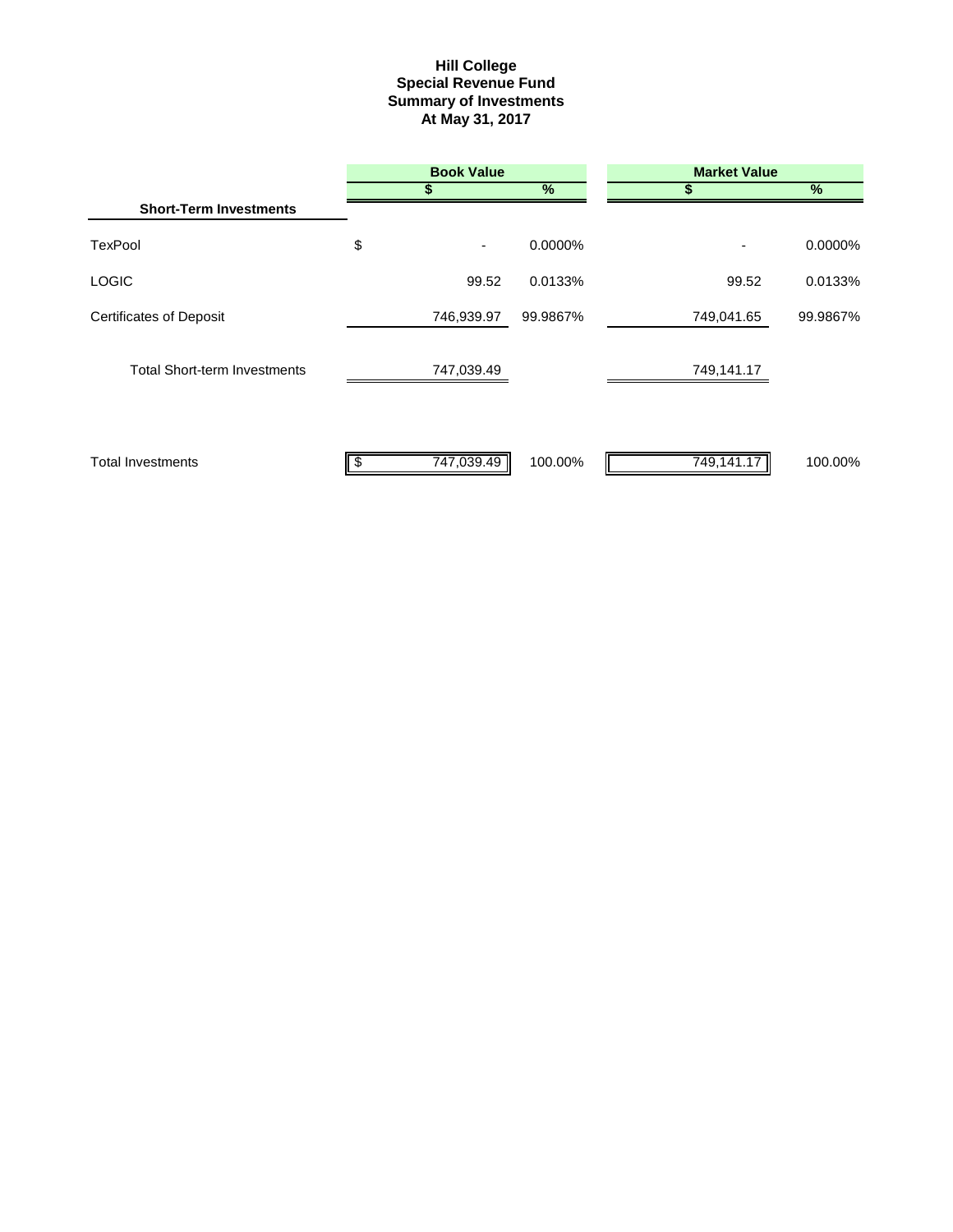## **Hill College Operating Fund Statement of Changes in Investment Assets Quarter Ended May 31, 2017**

|                                                       | <b>Book Value</b> | <b>Market Value</b>           |
|-------------------------------------------------------|-------------------|-------------------------------|
| <b>Beginning Investment Assets - 2/28/17</b>          |                   | \$2,664,754.76 \$2,664,754.76 |
| Receipts\Contributions                                | 2,000,000.00      | 2,000,000.00                  |
| Investment Income                                     | 9,006.86          | 9,006.86                      |
| Accrued Interest Income                               |                   | 1,881.78                      |
| <b>Distribution</b>                                   |                   |                               |
| Net Realized Gains (Losses)                           |                   |                               |
| Changes in Net Unrealized Appreciation/(Depreciation) |                   |                               |
| <b>Ending Investment Assets - 5/31/17</b>             | 4,673,761.62<br>S | \$.<br>4.675.643.40           |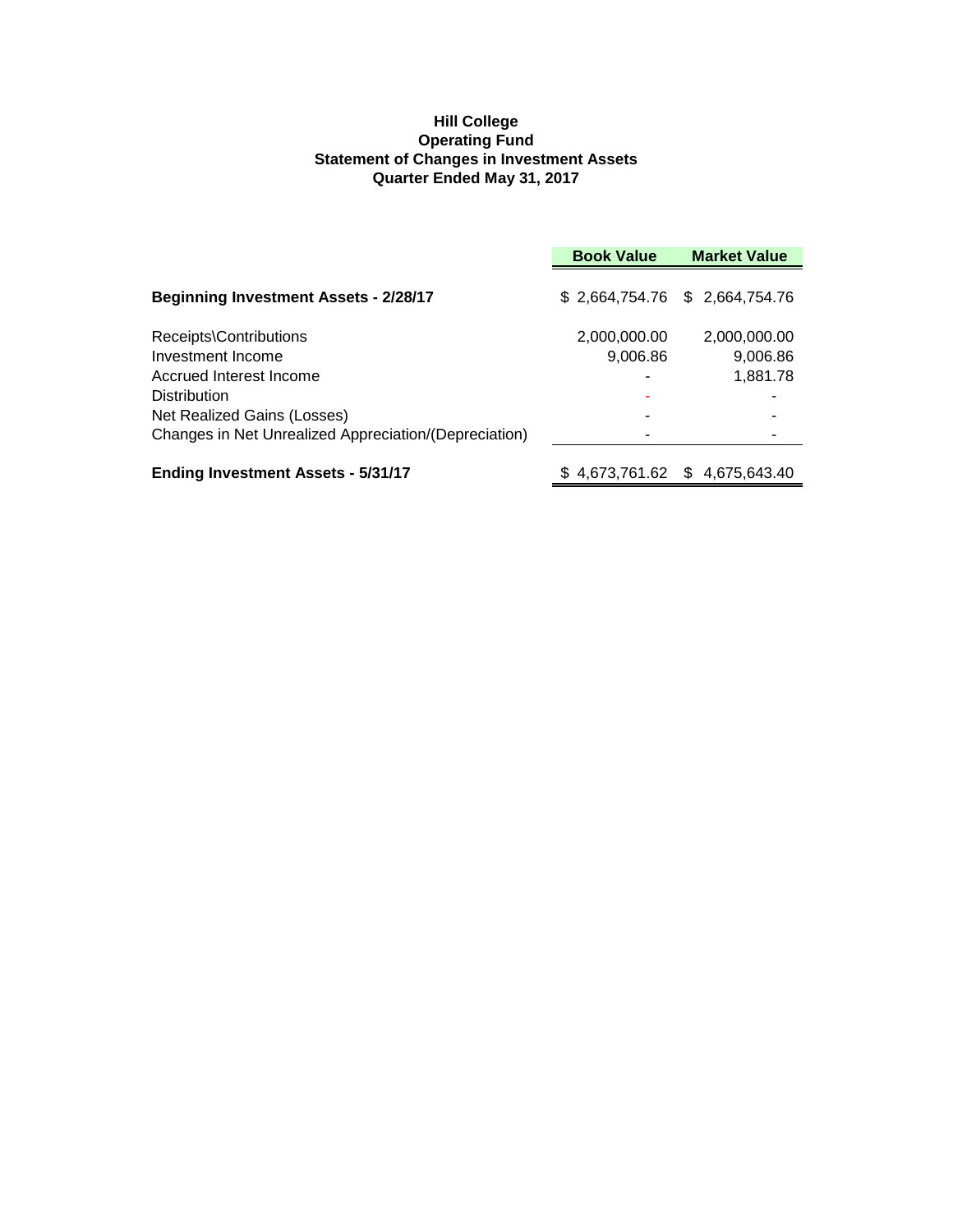## **Hill College Endowment Fund Statement of Changes in Investment Assets Quarter Ended May 31, 2017**

|                                                       | <b>Book Value</b> |       | <b>Market Value</b> |       |
|-------------------------------------------------------|-------------------|-------|---------------------|-------|
| <b>Beginning Investment Assets - 2/28/17</b>          | \$                | 52.47 | -S                  | 52.47 |
| Receipts\Contributions                                |                   |       |                     |       |
| Investment Income                                     |                   |       |                     |       |
| Accrued Interest Income                               |                   |       |                     |       |
| <b>Distribution</b>                                   |                   |       |                     |       |
| Net Realized Gains (Losses)                           |                   |       |                     |       |
| Changes in Net Unrealized Appreciation/(Depreciation) |                   |       |                     |       |
| <b>Ending Investment Assets - 5/31/17</b>             |                   | 52.47 |                     | 52.47 |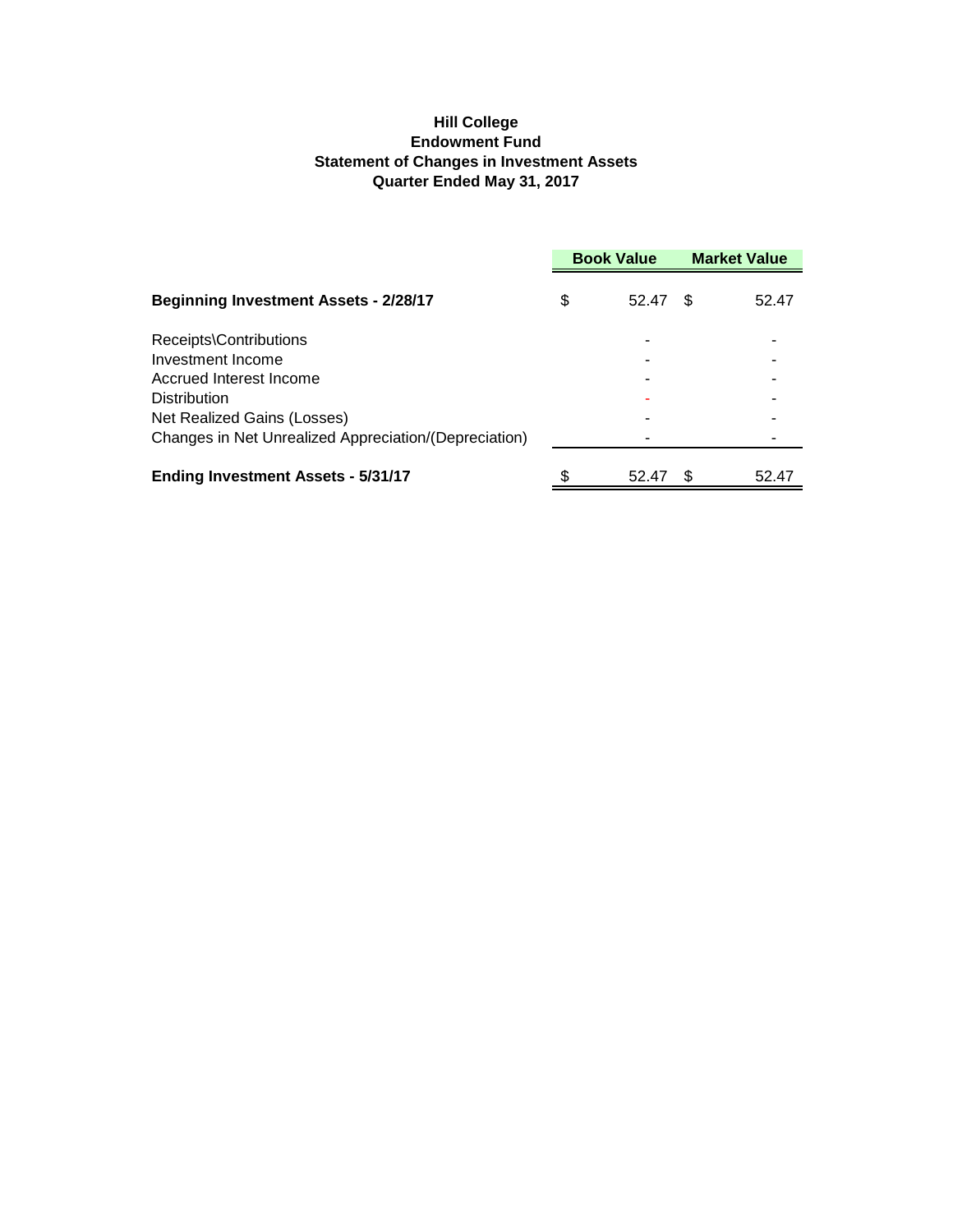## **Hill College Interest & Sinking Fund Statement of Changes in Investment Assets Quarter Ended May 31, 2017**

|                                                       | <b>Book Value</b> |      | <b>Market Value</b> |      |
|-------------------------------------------------------|-------------------|------|---------------------|------|
| <b>Beginning Investment Assets - 2/28/17</b>          | \$                | 2.35 | - \$                | 2.35 |
| Receipts\Contributions                                |                   |      |                     |      |
| Investment Income                                     |                   |      |                     |      |
| Accrued Interest Income                               |                   |      |                     |      |
| <b>Distribution</b>                                   |                   |      |                     |      |
| Net Realized Gains (Losses)                           |                   |      |                     |      |
| Changes in Net Unrealized Appreciation/(Depreciation) |                   |      |                     |      |
| <b>Ending Investment Assets - 5/31/17</b>             |                   | 2.35 | -SS                 | 2.35 |